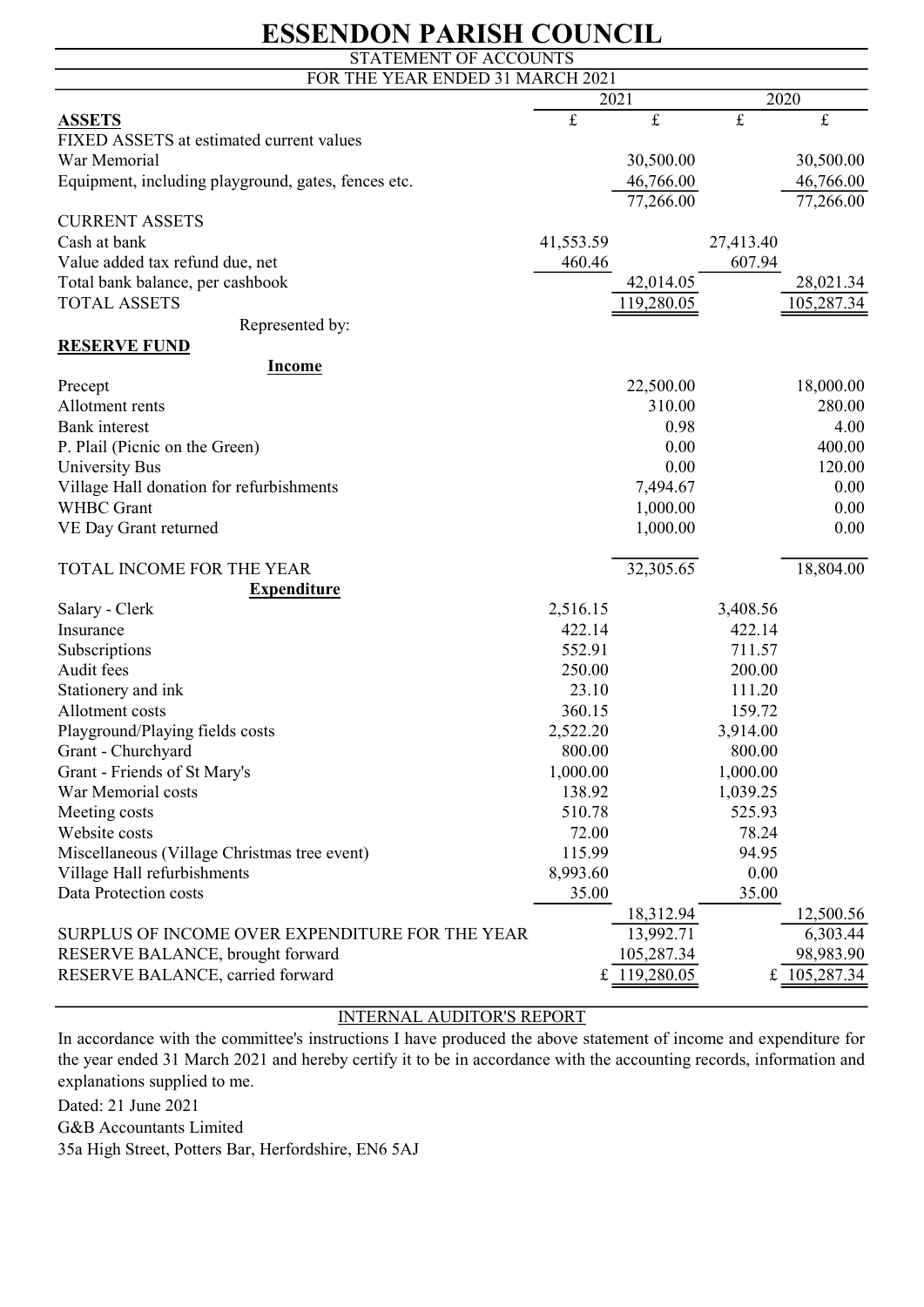# ESSENDON PARISH COUNCIL

### BANK RECONCILIATION

| AS AT 31 MARCH 2021                          |          |                    |                                  |           |             |  |  |
|----------------------------------------------|----------|--------------------|----------------------------------|-----------|-------------|--|--|
| Detail                                       | Account  | 2021               |                                  |           | 2020        |  |  |
|                                              |          | $\pounds$          | $\pounds$                        | $\pounds$ | $\pounds$   |  |  |
| Balance per bank statement                   | 60286176 |                    | 2,176.55                         |           | 2,175.57    |  |  |
| Balance per bank statement                   | 13575691 |                    | 25,100.00                        |           | 5,000.00    |  |  |
| Balance per bank statement                   | 70356662 |                    | 15,277.04                        |           | 21,982.79   |  |  |
|                                              |          |                    | 42,553.59                        |           | 29,158.36   |  |  |
| Outstanding cheques                          |          |                    |                                  |           |             |  |  |
| Cheque 101397                                |          |                    | 70356662 Written off back to exp | $-630.00$ |             |  |  |
| Cheque 101432                                | 70356662 |                    |                                  | $-314.96$ |             |  |  |
| Cheque 101434                                | 70356662 |                    |                                  | $-800.00$ |             |  |  |
| Cheque 101484                                |          | 70356662 -1,000.00 |                                  |           |             |  |  |
|                                              |          |                    | $-1,000.00$                      |           | $-1,744.96$ |  |  |
| Uncleared receipts                           |          |                    |                                  |           |             |  |  |
| VAT refund, net, received after the year-end |          |                    | 460.46                           |           | 607.94      |  |  |
| CASHBOOK TOTALS PER ACCOUNTS                 |          |                    | £ 42,014.05                      |           | £ 28,021.34 |  |  |